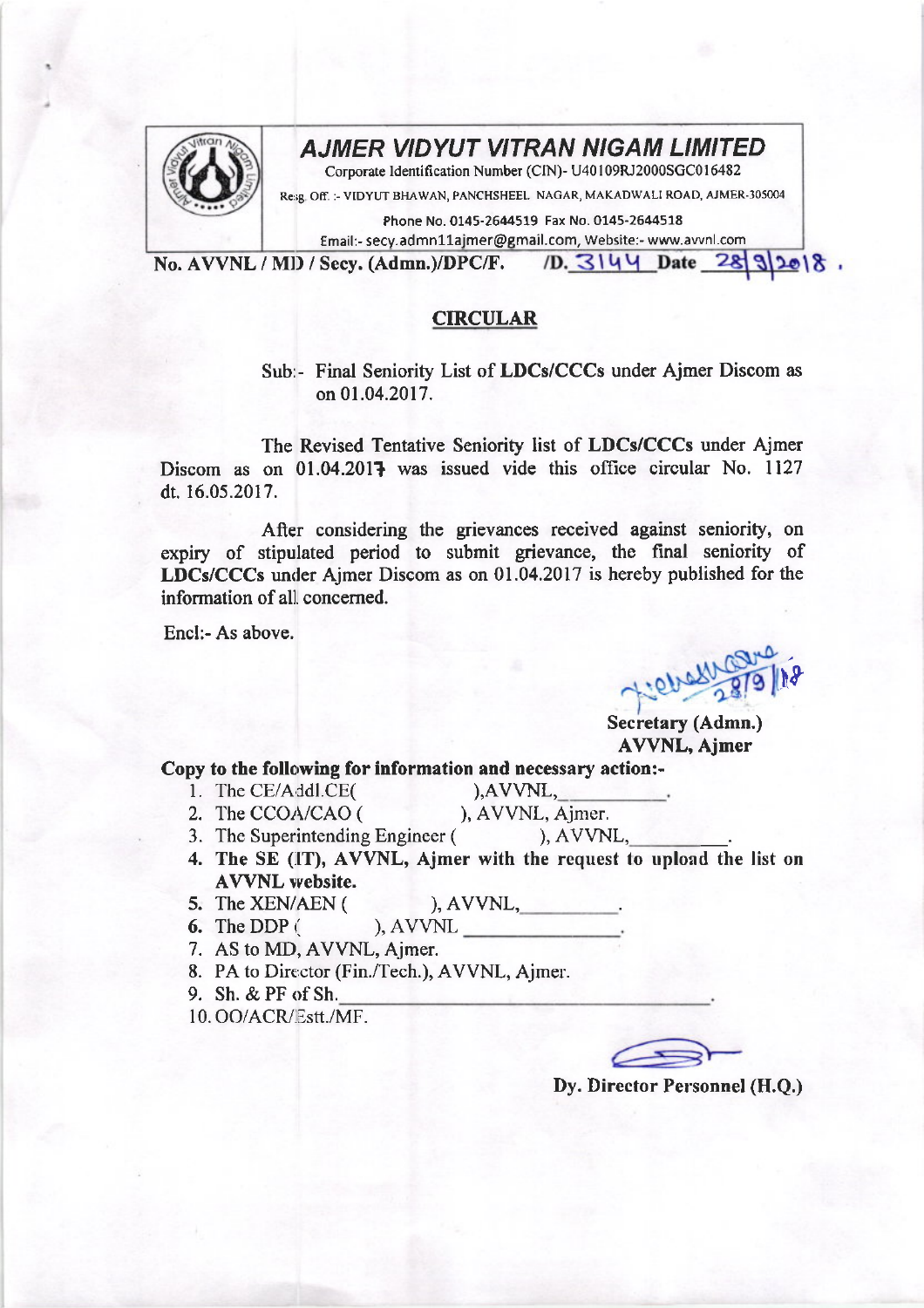|                                                                                                                                             | Ajmer Vidyut Vitran Nigam Limited |                                 |                      |          |                                                |                           |                                 |                    |                                                  |
|---------------------------------------------------------------------------------------------------------------------------------------------|-----------------------------------|---------------------------------|----------------------|----------|------------------------------------------------|---------------------------|---------------------------------|--------------------|--------------------------------------------------|
| Vidhyut Bhawan, Panchsheel Nagar, Makarwali Road, Ajmer - 305001<br>Final Seniority List of LDC's/CCC's under Ajmer Discom as on 01.04.2017 |                                   |                                 |                      |          |                                                |                           |                                 |                    |                                                  |
|                                                                                                                                             |                                   |                                 |                      |          |                                                |                           |                                 |                    |                                                  |
| Sr.<br>No.                                                                                                                                  | Sr. No.<br>as on<br>1.4.16        | <b>Name of Employee</b>         | Category             | D.O.B.   | Date of App. Order No. & Date as<br><b>LDC</b> | Date of Joining<br>as LDC | <b>Present Place of Posting</b> | Remarks            | <b>AddL Remark</b>                               |
| $\mathbf{1}$                                                                                                                                | $\overline{2}$                    | $\mathbf{3}$                    | $\blacktriangleleft$ | 5        | 6                                              | $7\overline{ }$           |                                 | 9                  | 10                                               |
| $\mathbf{1}$                                                                                                                                | $\overline{2}$                    | Sh. Niranjan Bachwani           | <b>GEN</b>           | 20.12.57 | 1751/27.04.79                                  | 03.05.79                  | CAO (R&C), Ajmer                | Direct             | Seal Cover DPC 2012-13                           |
| $\mathbf{2}$                                                                                                                                | $\mathbf{3}$                      | Sh. Narain Lal                  | OBC                  | 01.09.57 | 57/26.07.79                                    | 30.04.79                  | AEN (O&M), Sikar                | Direct             | Seal Cover DPC 2012-13                           |
| $\overline{\mathbf{3}}$                                                                                                                     | $\overline{\mathbf{4}}$           | Sh. Snjauddin                   | <b>GEN</b>           | 01.01.58 | 161/28.06.80                                   | 01.07,80                  | AEN (CSD-II), Sikar             | Promotion          | Seal Cover DPC 2012-13                           |
| $\blacktriangleleft$                                                                                                                        | $\mathbf{5}$                      | Sh. Mani Shanker                | <b>ST</b>            | 15,07.60 | 1520/17.04.80                                  | 29.04.80                  | AEN (O&M), Ghatol               | Direct             | Seal Cover DPC 2010-11                           |
| $\mathbf{s}$                                                                                                                                | $\tau$                            | Sh. Ghanshyam Bakolia           | SC <sub>1</sub>      | 30,08.60 | 2385/31.10.80                                  | 15.11.80                  | AEN (O&M), Khandela             | Direct             | Seal Cover DPC 2010-11                           |
| 6                                                                                                                                           | 9                                 | <b>Sh. Dilip Kumar Sharma</b>   | <b>GEN</b>           | 15,06.60 | 453/30.01,82                                   | 01.02.82                  | AEN (O&M), Roopangarh           | Appointment        | Seal Cover DPC 2014-15                           |
| $\overline{\mathcal{I}}$                                                                                                                    | $\mathbf{H}$                      | <b>Sh. Bhanwar Singh</b>        | <b>GEN</b>           | 13,08.63 | 476/23.06.84                                   | 17.07.84                  | ACOS, Jhunjhunu                 | Direct             | Seal Cover DPC 2013-14                           |
| $\pmb{8}$                                                                                                                                   | 14                                | Sh. Sajan Singh Rathore         | GEN                  | 01 03 40 | 601/10.07.04                                   | 18.07.84                  | AEN (U&M), Nastrabad            | Direct             | Seal Cover DPC 2014-15                           |
| $\overline{9}$                                                                                                                              | 16                                | <b>Sh. Bahadur Mal</b>          | ОВС                  | 05,11.59 | 1067/20.10.84                                  | 23,11,84                  | AEN (O&M), Kheirinagar          | <b>Direct</b>      | Seal Cover DPC 2015-16                           |
| 10                                                                                                                                          | 18                                | <b>Sh. Subhash Chand</b>        | OBC                  | 01.07.59 | 275/15.03.85                                   | 29.03.85                  | AEN (O&M), Chidawa              | Direct             | Seal Cover DPC 2015-16                           |
| 11                                                                                                                                          | 19                                | Sh. Radhey Shyam                | <b>GEN</b>           | 15.07.57 | 275/15.03.85                                   | 02.04.85                  | AEN (O&M), Neemkathana          | Direct             | Seal Cover DPC 2014-15                           |
| 12                                                                                                                                          | 20                                | Sh. Vijender Kunsar Sharda      | <b>GEN</b>           | 15.08.59 | 2249/25.03.85                                  | 29.03.85                  | AEN (CSD-I), Beawar             | <b>Direct</b>      | Seal Cover DPC 2014-15                           |
| 13                                                                                                                                          | 21                                | <b>Sh. Munna Lal Mathur</b>     | <b>GEN</b>           | 01.06.59 | 1582/04.04.85                                  | 05.04.85                  | XEN (MT), Bhilwara              | Direct             |                                                  |
| 14                                                                                                                                          | 25                                | Sh. Kailash Chand Sharma        | <b>GEN</b>           | 16.09.57 | 809/02.08.85                                   | 01.09.85                  | AEN (Rural), Kishangarh         | <b>Direct</b>      | Seal Cover DPC 2015-16<br>Seal Cover DPC 2015-16 |
| 15                                                                                                                                          | 26                                | <b>Sh. Hanuman Presed</b>       | ОВС                  | 01.07.58 | 1081/10.10.85                                  | 17.11.85                  | AEN (O&M), Parbatsar            | Direct             | Seal Cover DPC 2015-16                           |
| 16                                                                                                                                          | 27                                | Sh. Chhotu Lal                  | <b>GEN</b>           | 20.01.58 | 1081/10.10.85                                  | 03.12.85                  | <b>XEN (Vig.), Makrana</b>      | <b>Direct</b>      |                                                  |
| 17                                                                                                                                          | 32                                | Sh. Subhash Chand               | ОВС                  | 01.07.58 | 651/16.06,86                                   | 18,07,86                  | DSP (Vig.), Jhunjhunu           |                    | Seal Cover DPC 2015-16                           |
| 18                                                                                                                                          | 39                                | Sh. Mahendra Singh Godara       | OBC                  | 10.07.59 | 1170/30.11.88                                  | 21.12.88                  | AEN (O&M), Chirawa              | Direct             | Seal Cover DPC 2015-16                           |
| 19                                                                                                                                          | 46                                | Sh. Om Prakash Salni            | OBC                  | 02.04.57 | 1236/29.06.89                                  | 07.07.89                  |                                 | Direct             | Seal Cover DPC 2015-16                           |
| 20                                                                                                                                          | 48                                | <b>Sh. Arvind Kurner Sharma</b> | <b>GEN</b>           | 26.01.68 | 192/08.02.91                                   | 18.02.91                  | AEN (O&M), Chirawa              | <b>Promotion</b>   | Seal Cover DPC 2015-16                           |
| 21                                                                                                                                          | 51                                | Sh. Rakesh Kumar Jain           | <b>GEN</b>           | 17.06.69 | 942/30,09.91                                   | 28.10.91                  | AEN (O&M), Kelwa                | <b>Appointment</b> |                                                  |
| 22                                                                                                                                          | 57                                | Sh. Jeet Singh                  | OBC                  | 23.03.67 | 1167/26.12.91                                  | 28.01.92                  | AEN (O&M), Nimbahera            | Appointment        | Seal Cover DPC 2016-17                           |
| 23                                                                                                                                          | 58                                | <b>Sh.Prawal Dey</b>            | <b>GEN</b>           | 15.01.63 | 1167/26.12.91                                  | 30.01.92                  | AEN (O&M), Amel                 | Appointment        | Seal Cover DPC 2016-17                           |
| 24                                                                                                                                          | 59                                | <b>Sh.Sambhu Singh</b>          | <b>GEN</b>           | 01.01.66 | 1167/26.12.91                                  | 31.01.92                  | <b>ZCE,Udaipur</b>              | Appointment        | Seal Cover DPC 2016-17                           |
| 25                                                                                                                                          | 69                                | Sh. Inder Singh                 | <b>GEN</b>           | 03.03.74 | 58/22.01.93                                    |                           | AEN (O&M), Roopangarh           | Appointment        | Seal Cover DPC 2016-17                           |
| 26                                                                                                                                          | 70                                | Sh. Vishal Innocent Orr         | <b>GEN</b>           | 13.09.74 | 831/20.12.93                                   | 09.02.93                  | <b>AEN</b> (REC), Chittorgarh   | <b>Promotion</b>   | Seal Cover DPC 2015-16                           |
| 27                                                                                                                                          | 78                                | Sh. Banwari Lal                 | OBC                  | 10.10.74 |                                                | 21.01.94                  | AEN (O&M), Bijay Nagar          | Promotion          | Seal Cover DPC 2016-17                           |
| 28                                                                                                                                          | 84                                | <b>Sh. Mahipal Singh</b>        | <b>GEN</b>           | 31,07.66 | 831/20.12.93                                   | 15.01.94                  | AEN (O&M), Udaipurwati          | Appointment        | Seal Cover DPC 2016-17                           |
| 29                                                                                                                                          | 85                                | Sh. Mohammed Raffig             | <b>GEN</b>           | 13.07.69 | 831/20.12.93                                   | 14.01.94                  | AEN (O&M), Shahpura             | Appointment        | Seal Cover DPC 2016-17                           |
| 30                                                                                                                                          | 88                                | Sh. Sajjan Singh Jat            | ОВС                  |          | 831/20.12.93                                   | 13.01.94                  | AEN (O&M), Kushalgarh           | Appointment        | Seal Cover DPC 2016-17                           |
| 31                                                                                                                                          | 89                                | Sh. Ladu Lal Luhar              |                      | 11,01.63 | 19/01.04.92                                    | 14.11.94                  | SE (UC), UDR                    | Appointment        |                                                  |
| 32                                                                                                                                          | 90                                |                                 | OBC                  | 13.01.72 | 765/01.11,94                                   | 14.11.94                  | AEN (O&M), Badnore              | Direct             |                                                  |
| 33                                                                                                                                          | 91                                | Sh. Narendra Kumar              | GEN                  | 15.04.65 | 765/01.11.94                                   | 15.11.94                  | AEN (O&M), Garhi                | Direct             |                                                  |
| 34                                                                                                                                          | 93                                | Sh. Hamendra Joshi              | <b>GEN</b>           | 08.02.71 | 765/01.11.94                                   | 15.11.94                  | AEN (O&M), Partapur             | Direct             |                                                  |
| 35                                                                                                                                          | 94                                | Sh. Rajhans Kikawat             | <b>GEN</b>           | 02.05.72 | 765/01.11.94                                   | 16.11.94                  | AEN (O&M), Dhariyawad           | Direct             |                                                  |
| 36                                                                                                                                          | 96                                | Sh. Om Prakash Tirpathi         | <b>GEN</b>           | 23.06.68 | 765/01.11.94                                   | 16.11.94                  | AEN (O&M), Bijianagar           | Direct             | Seal Cover DPC 2015-16                           |
|                                                                                                                                             |                                   | Sh. Babu Lal Suthar             | OBC                  | 06,04.64 | 774/09.11.94                                   | 17.11.94                  | AEN (O&M), Debari               | Direct             |                                                  |
| 37                                                                                                                                          | 97                                | Sh. Om Prakash Saini            | OBC                  | 01,07.70 | 2536/10.11.94                                  | 24.11.94                  | XEN (O&M), Merta                | Direct             | Seal Cover DPC 2015-16                           |
| 38                                                                                                                                          | 115                               | Sh. Kailash Chandra             | <b>GEN</b>           | 29.08.68 | 5287/11.11.94                                  | 11.11.94                  | <b>XEN (DD), Chittorgarh</b>    | <b>Direct</b>      | Seal Cover DPC 2016-17                           |
| 39                                                                                                                                          | 123                               | Sh. Pramod Kumar                | <b>GEN</b>           | 06.09.72 | 5287/11.11.94                                  | 11.11.94                  | AEN (O&M), Begun                | <b>Direct</b>      |                                                  |
| 40                                                                                                                                          | 127                               | Sh. Devi Lai Chhipa             | <b>OBC</b>           | 25.06.72 | 5287/11.11.94                                  | 11.11.94                  | AEN (O&M), Bhadesar             | <b>Direct</b>      |                                                  |
| 41                                                                                                                                          | 139                               | Smt. Rajkumari Laddha           | <b>GEN</b>           | 30.06.72 | 161/14.11.94                                   | 14.11.94                  | AO (UC), UDR                    | <b>Direct</b>      |                                                  |
| 42                                                                                                                                          | 141                               | Sh. Rajesh Paliwal              | <b>GEN</b>           | 10.08.71 | 10446/14.11.94                                 | 14.11.94                  | AEN (O&M), Badgaon              | <b>Direct</b>      |                                                  |
| 43                                                                                                                                          | 142                               | Sh. Om Prakash Prajapat         | OBC                  | 31.12.72 | 10446/14.11.94                                 | 14.11.94                  | AEN (O&M), Badgaon              | Direct             |                                                  |
| 44                                                                                                                                          | 144                               | 5h. Laiit Mehta                 | <b>GEN</b>           | 01.08.72 | 10446/14.11.94                                 | 14.11.94                  | AEN (O&M), Debari               | Direct             |                                                  |
| 45                                                                                                                                          | 151                               | <b>Sh. Kishan Singh</b>         | <b>GEN</b>           | 05.07.71 | 10446/14.11.94                                 | 14.11.94                  | AEN (O&M), Savina               | Direct             |                                                  |
| 46                                                                                                                                          | 152                               | Sh. Shesh Mal                   | GEN                  | 18.11.68 | 10446/14.11.94                                 | 15.11.94                  | AEN (O&M), Mavli                | Direct             |                                                  |
| 47                                                                                                                                          | 153                               | Sh. Shailesh Dave               | <b>GEN</b>           | 09.05.69 | 10446/14.11.94                                 | 15.11.94                  | SE (O&M), Banswara              | Direct             |                                                  |
| 48                                                                                                                                          | 154                               | Sh. Ajay Maheshwari             | <b>GEN</b>           | 20.12.68 | 10446/14.11.94                                 | 19.11.94                  | AO (UC), UDR                    | <b>Direct</b>      |                                                  |

A ther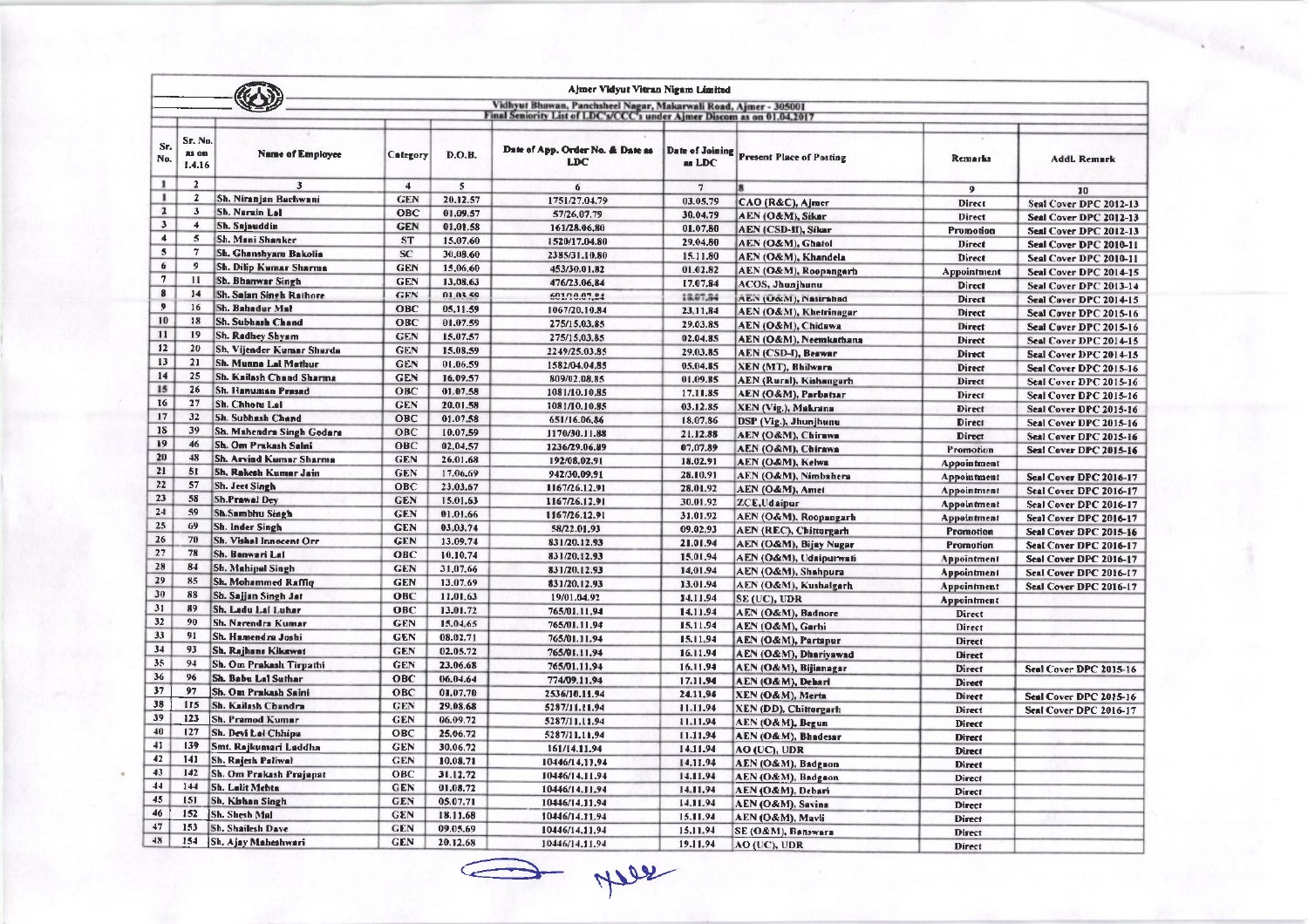| Sr. | Sr. No.         |                               |            |               |                                                |                           |                                 |                    |                        |
|-----|-----------------|-------------------------------|------------|---------------|------------------------------------------------|---------------------------|---------------------------------|--------------------|------------------------|
| No. | as on<br>1.4.16 | Name of Employee              | Category   | <b>D.O.B.</b> | Date of App. Order No. & Date as<br><b>LDC</b> | Date of Joining<br>as LDC | <b>Present Place of Posting</b> | Remarks            | Addl. Remark           |
| 49  | 155             | Sh. Prabhu Lal Sahu           | OBC        | 10.02.71      | 10446/14.11.94                                 | 19.11.94                  | AEN (O&M), Debari               | Direct             |                        |
| 50  | 156             | Sh. Ghanshyam Lal Agarwal     | <b>GEN</b> | 03.10.71      | 10446/14.11.94                                 | 23.11.94                  | AEN (O&M), Mavli                | <b>Direct</b>      |                        |
| 51  | 157             | Smt. Krishna Choudharv        | OBC        | 03.02.69      | 765/14.11.94                                   | 14.11.94                  | <b>AEN</b> (Rural), Kishangarh  | <b>Direct</b>      |                        |
| 52  | 158             | Smt. Manju Verdia             | <b>GEN</b> | 05.01.63      | 10446/14.11.94                                 | 16.11.94                  | AO (UC), UDR                    | Direct             |                        |
| 53  | 159             | <b>Sh. Navratan Nagda</b>     | <b>GEN</b> | 06.04.72      | 10446/14.11.94                                 | 19,11.94                  | <b>AEN (Girva), Udaipur</b>     | <b>Direct</b>      |                        |
| 54  | 160             | Sh. Anada Ram Pichkiya        | ОВС        | 01.01.73      | 3464/16.11.94                                  | 16.11.94                  | SE (O&M), Nagaur                | Direct             |                        |
| 55  | 161             | <b>Sh. Hari Prasad Chobey</b> | <b>GEN</b> | 23.02.63      | 3464/16.11.94                                  | 17.11.94                  | <b>AO (O&amp;M), Nagaur</b>     | Direct             |                        |
| 56  | 162             | <b>Sh. Kamal Prakash</b>      | <b>GEN</b> | 07,03,68      | 3464/16.11.94                                  | 23.11.94                  |                                 |                    |                        |
| 57  | 163             | <b>Sh. Anil Jain</b>          | <b>GEN</b> | 25.07.70      | 3464/16.11.94                                  | 26.11.94                  | AEN (O&M), Parbatsar            | Direct             |                        |
| 58  | 164             | Sh. Bhupendra Singh           | <b>GEN</b> | 01.09.71      | 10649/19.11.94                                 | 19.11.94                  | AEN (O&M), Nawacity             | Direct             |                        |
| 59  | 165             | Sh. Bheru Lal                 | ОВС        | 16.03.70      | 10649/19.11.94                                 |                           | AEN (O&M), Bhinder              | Direct             |                        |
| 60  | 166             | Smt. Meena Patidar            | OBC        | 05,06.73      |                                                | 29.11.94                  | AEN (O&M), Chhoti Sadri         | Direct             |                        |
| 61  | 167             | Sh. Om Frakash Asawa          | GEN        | 18,07.67      | 1190/13.01.95                                  | 06.04.95                  | AO (O&M), Banswara              | Direct             |                        |
| 62  | 168             | Smt. Urmila Ladha             | <b>GEN</b> |               | 111/16.01.95                                   | 01.01.95                  | AO (BWC), Bhilwara              | Direct             |                        |
| 63  | 169             | Sh. Chandra Prakash Vyas      |            | 16.10.69      | 111/16.01.95                                   | 01.01.95                  | <b>AO (BWC), Bhilwara</b>       | <b>Direct</b>      |                        |
| 64  | 170             |                               | <b>GEN</b> | 01.03.61      | 111/16.01.95                                   | 01.01.95                  | <b>AEN (O&amp;M), Gangrar</b>   | Direct             |                        |
| 65  | 171             | <b>Sh. Bheru Lal Jat</b>      | <b>GEN</b> | 07.01.59      | 111/16.01.95                                   | 16.01.95                  | AEN (O&M), Kapasan              | <b>Direct</b>      |                        |
|     |                 | <b>Sb. Pawan Kumar</b>        | <b>OBC</b> | 25,09.69      | 111/16.01.95                                   | 01.01.95                  | AEN (Rural), Kishangarh         | <b>Direct</b>      |                        |
| 66  | 172             | Sh. Hemant Kumar Jain         | <b>GEN</b> | 15.09.71      | 111/16.01.95                                   | 03.04.95                  | XEN (DDUGJY), Udaipur           | Direct             |                        |
| 67  | 173             | Sh. Naveen Jain               | <b>GEN</b> | 04,04,72      | 111/16.01.95                                   | 06.04.95                  | AEN (R), Banswara               | Direct             |                        |
| 68  | 174             | Sh. Jayanti Lal               | <b>GEN</b> | 26.01.71      | 111/16.01.95                                   | 07.04.95                  | <b>AEN</b> (R), Banswara        | <b>Direct</b>      |                        |
| 69  | 175             | Sh. Gulab Singh               | <b>GEN</b> | 13.09.62      | 111/16.01.95                                   | 08.04.95                  | AEN (O&M), Partapur             | Direct             |                        |
| 70  | 176             | <b>Sh. Arvind Kumar</b>       | <b>GEN</b> | 25.09.68      | 111/16.01.95                                   | 09.04.95                  | AEN (O&M), Garhi                | Direct             |                        |
| 71  | 177             | Sh. Subhash Chandra           | <b>GEN</b> | 12.11.69      | 111/16.01.95                                   | 13.04.95                  | AEN (O&M), Partapur             | Direct             |                        |
| 72  | <b>I78</b>      | Sh. Abdul Talih               | <b>GEN</b> | 25.03.63      | 111/16.01.95                                   | 28.04.95                  | AEN (O&M), Bari Sadri           | <b>Direct</b>      |                        |
| 73  | 179             | Sh. Devi Singh Meena          | ST         | 01.03.66      | 111/06.01.95                                   | 04.06.95                  | AEN (O&M), Pilani               | Direct             | Seal Cover DPC 2012-13 |
| 74  | 180             | <b>Sh. Keshav Nagar</b>       | <b>GEN</b> | 13.10.68      | 111/16.01.95                                   | 15.07.95                  | <b>ACOS, Banswara</b>           | <b>Direct</b>      |                        |
| 75  | 181             | Sh. Pradeep Kothari           | <b>GEN</b> | 26.10.71      | 45/18.01.95                                    | 01.01.95                  | CE (CommL), Ajmer               | Direct             |                        |
| 76  | 182             | <b>Sh. Mangal Singh</b>       | <b>GEN</b> | 26.07.64      | 45/18.01.95                                    | 02.02.95                  |                                 |                    |                        |
| 77  | 183             | Smt. Rekha Korani             | <b>GEN</b> | 24.09.70      | 45/18.01.95                                    | 01.02.95                  | <b>AEN</b> (City), Makrana      | Direct             |                        |
| 78  | 184             | Sh. Nathu Ram Jat             | ОВС        | 15.08.75      | 45/18.01.95                                    |                           | AEN (O&M), Rawatbhata           | <b>Appointment</b> |                        |
| 79  | 185             | Sh. Rajesh Sharma             | <b>GEN</b> | 15.06.76      |                                                | 03.02.95                  | AEN (O&M), Shrimandhepur        | Appointment        |                        |
| 80  | 186             | Sh. Bheru Singh               | <b>GEN</b> | 11.04.74      | 45/18.01.95                                    | 09.02.95                  | AEN (O&M), Degana               | <b>Appointment</b> |                        |
| 81  | 187             | <b>Sh. Dalpat Singh</b>       | <b>GEN</b> |               | 45/18.01.95                                    | 09.02.95                  | AEN (O&M), Asind                | <b>Appointment</b> |                        |
| 82  | 188             | <b>Sh. Narain Lal Ratawa</b>  |            | 13.01.69      | 599/27.01.95                                   | 01.01.95                  | AEN (O&M), Nawacity             | Direct             |                        |
| 83  | 189             | Sh. Debu Ram                  | <b>GEN</b> | 10.03.66      | 599/27.01.95                                   | 01.01.95                  | AEN (O&M), Javal                | <b>Direct</b>      |                        |
| 84  | 190             |                               | OBC        | 15.07.67      | 599/27.01.95                                   | 01.01.95                  | AEN (O&M), Kuchaman             | Direct             |                        |
| 85  |                 | Sh. Mani Ram                  | OBC        | 01,07.67      | 599/27.01.95                                   | 01.01.95                  | SE (O&M), Nagaur                | Direct             |                        |
|     | 191             | Sh. Shiv Ram Bishnoi          | OBC        | 15.08.66      | 599/27.01.95                                   | 01.01.95                  | AEN (O&M), Nagaur               | Direct             |                        |
| 86  | 192             | Sh. Mohd. Musa                | <b>OBC</b> | 01.10.69      | 599/27.01.95                                   | 01.01.95                  | SE (O&M), Nagaur                | Direct             |                        |
| 87  | 193             | <b>Sh. Govind Prasad</b>      | <b>GEN</b> | 04.03.69      | 39/28.01.95                                    | 01.01.95                  | AEN (O&M), Nawacity             | <b>Direct</b>      |                        |
| 88  | 194             | <b>Sh. Pankaj</b>             | <b>GEN</b> | 26.09.73      | 39/28.01.95                                    | 08.02.95                  | <b>AEN (City-II), Banswara</b>  | Appointment        |                        |
| 89  | 195             | Sh. Ramesh Mundra             | <b>GEN</b> | 11.11.68      | 424/02.02.95                                   | 01.01.95                  | <b>SE (BWC), Bhilwara</b>       | Direct             |                        |
| 90  | 196             | Sh. Prithiviraj               | <b>GEN</b> | 14.11.65      | 424/02.02.95                                   | 01.01.95                  | AEN (O&M), Kapasan              | <b>Direct</b>      |                        |
| 91  | 197             | Sh. L. N. Sen                 | <b>OBC</b> | 10,03.63      | 424/02.02.95                                   | 01.01.95                  | <b>SE (BWC), Bhilwara</b>       | <b>Direct</b>      |                        |
| 92  | 198             | Sh. Ashok Kumar Jain          | <b>GEN</b> | 15,08.63      | 424/02.02.95                                   | 01.01.95                  | <b>SE (BWC), Bhilwara</b>       | Direct             |                        |
| 93  | 199             | Sh. Kalisah Chandra           | GEN        | 15,09.69      | 424/02.02.95                                   | 01.01.95                  | AEN (O&M), Mandalgarh           | Direct             |                        |
| 94  | 200             | Smt. Manju Devi               | <b>GEN</b> | 01,07.64      | 424/02.02.95                                   | 01.01.95                  |                                 |                    |                        |
| 95  | 201             | <b>Sh. Shiv Kumar Sharma</b>  | <b>GEN</b> | 05.01.66      | 424/02.02.95                                   | 01.01.95                  | AEN (O&M), Mandalgarh           | Direct             |                        |
| 96  | 202             | <b>Sh. Devi Lai Kharik</b>    | SC.        | 18.07.67      | 424/02.02.95                                   | 01.01.95                  | XEN (O&M), Shahapura            | Direct             |                        |
| 97  | 203             | Sh. Inder Singh               | <b>GEN</b> | 04,07,67      | 424/02.02.95                                   |                           | AEN (O&M), Jahajpur             | <b>Direct</b>      |                        |
| 98  | 204             | <b>Sh. Kamlesh Pandiya</b>    | <b>GEN</b> | 07.05.63      | 424/02.02.95                                   | 01.01.95                  | XEN (O&M), Kapasan              | Direct             |                        |
| 99  | 205             | Sh. Kishan Lal Meena          | ST         | 09.02.62      |                                                | 01.02.95                  | AEN (O&M), Chittorgarh          | Direct             |                        |
| 100 | 206             | Smt. Usha Joshi               | <b>GEN</b> | 03.06.70      | 2731/23.02.95                                  | 01.01.95                  | AEN (O&M), Jahazpur             | Direct             | Seal Cover DPC 2014-15 |
| 101 | 207             | <b>Smt. Anita Rathore</b>     |            |               | 159/28.02.96                                   | 01.01.95                  | AEN (R), Sagwara                | Direct             |                        |
|     |                 |                               | <b>GEN</b> | 18.03.66      | 909/08.03.95                                   | 02.04.95                  | AEN (O&M), Madhuyan             | <b>Direct</b>      |                        |

SO MOR